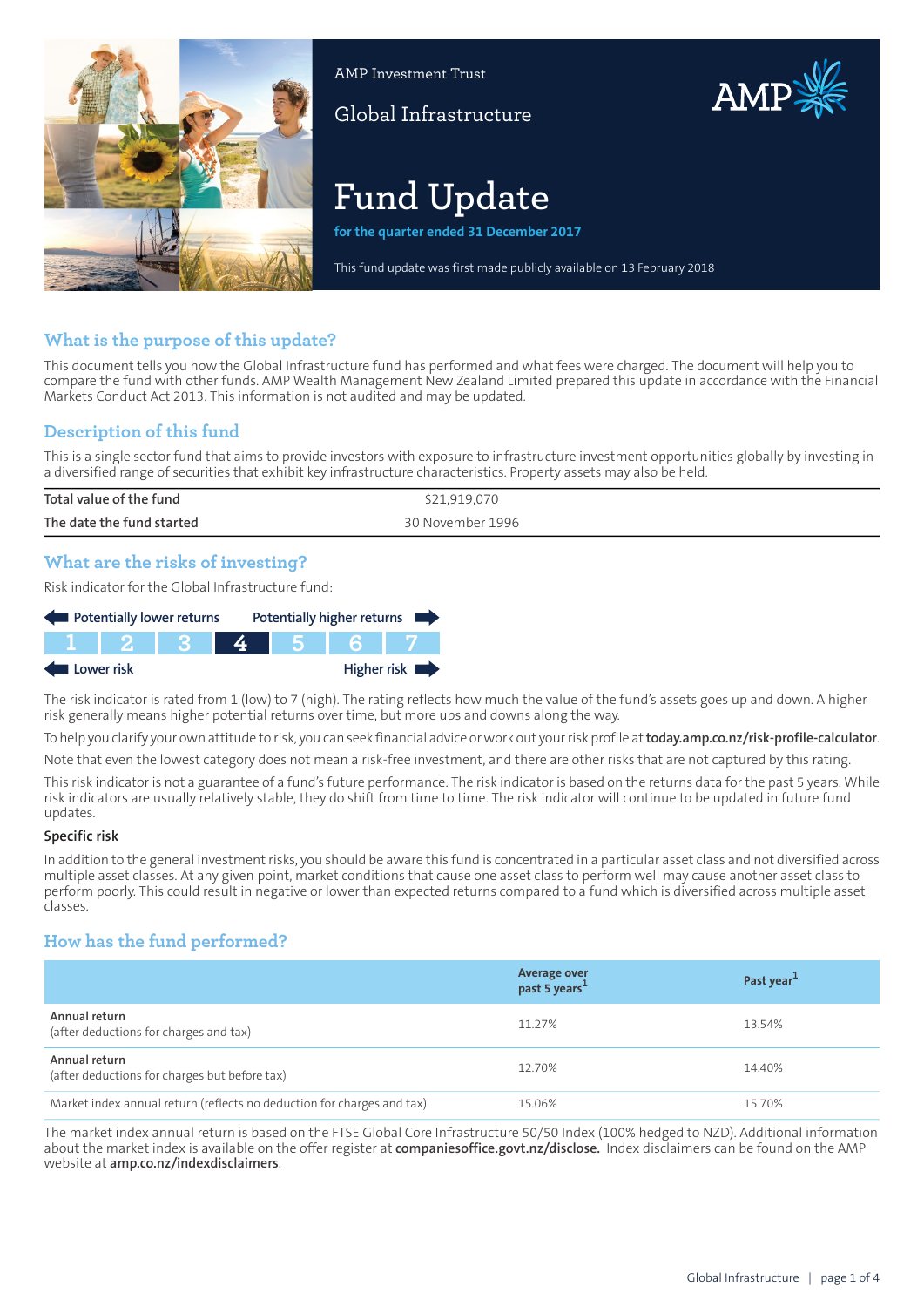#### **Annual return graph**



This shows the return after fund charges and tax for each of the last 10 years ending 31 March. The last bar shows the average annual return for the last 10 years, up to 31 December 2017.

**Important:** This does not tell you how the fund will perform in the future.

Returns in this update are after tax at the highest prescribed investor rate (PIR) of tax for an individual New Zealand resident. Your tax may be lower.

#### **What fees are investors charged?**

Investors in the Global Infrastructure fund are charged fund charges. In the year to 31 March 2017 these were:

|                                             | % of net asset value                                                     |
|---------------------------------------------|--------------------------------------------------------------------------|
| Total fund charges                          | 2.28%                                                                    |
| Which are made up of -                      |                                                                          |
| Total management and administration charges | 2.28%                                                                    |
| Including -                                 |                                                                          |
| Manager's basic fee                         | 1.89%                                                                    |
| Other management and administration charges | 0.39%                                                                    |
| Total performance-based fees                | $0.00\%$                                                                 |
| <b>Other charges</b>                        | Dollar amount per investor or description<br>of how charge is calculated |
| .                                           |                                                                          |

NIL

Investors may also be charged individual action fees for specific actions or decisions (for example, for withdrawing from or switching funds). See the 'fees and other charges' document on the entry relating to the offer of interests in the AMP Investment Trust maintained on the offer register (**[companiesoffice.govt.nz/disclose](http://companiesoffice.govt.nz/disclose)**) for more information about those fees.

Small differences in fees and charges can have a big impact on your investment over the long term.

### **Example of how this applies to an investor**

Craig had \$10,000 in the fund at the start of the year and did not make any further contributions. At the end of the year, Craig received a return after fund charges were deducted of \$1,354.00 (that is 13.54% of his initial \$10,000). Craig also paid \$0.00 in other charges. This gives Craig a total return after tax of \$1,354.00 for the year.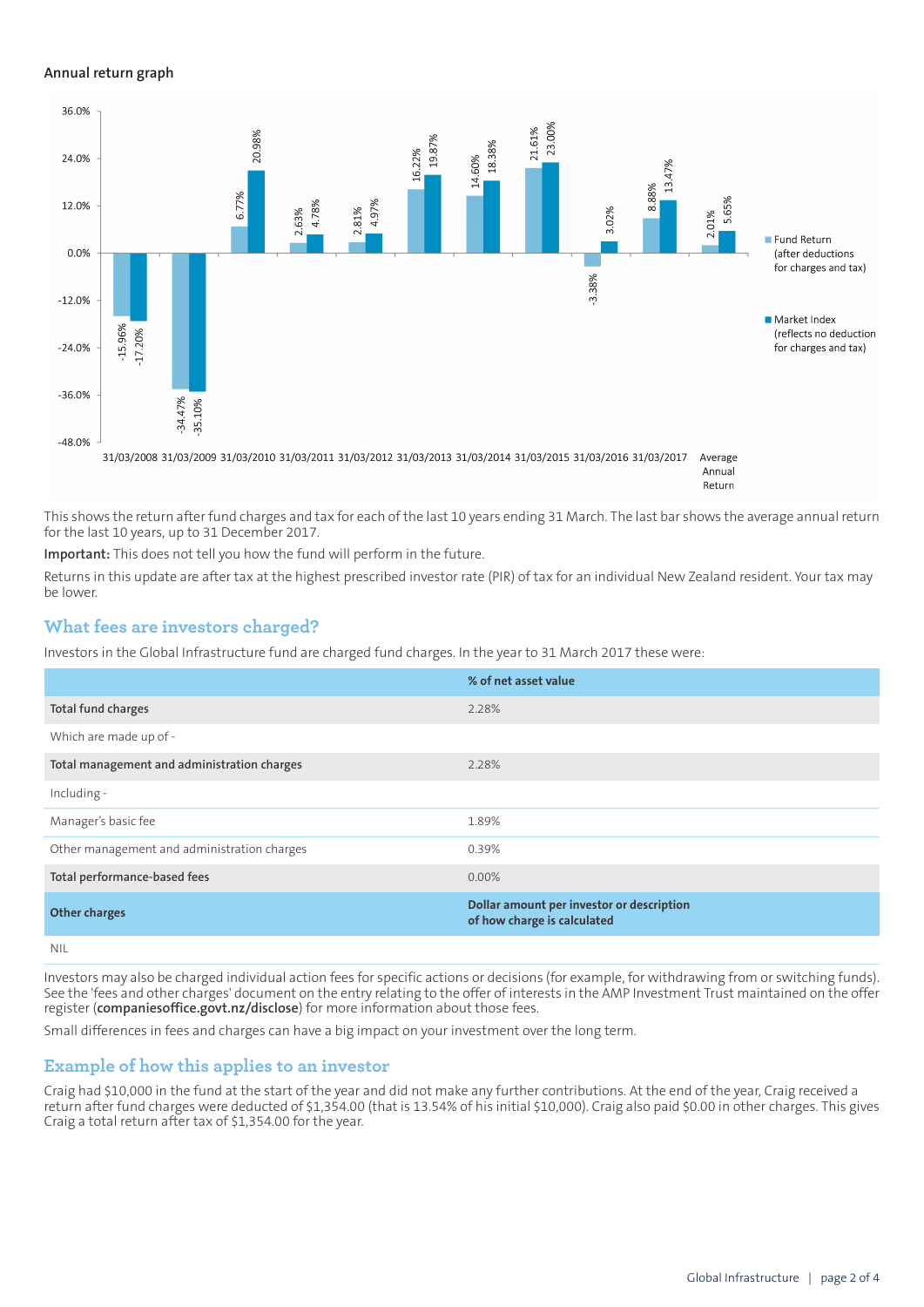# **What does the fund invest in?**

## **Actual investment mix<sup>2</sup>**

This shows the types of assets that the fund invests in.



#### **Target investment mix**

This shows the mix of assets that the fund generally intends to invest in.

| <b>Asset Type</b>            | <b>Allocation</b> |
|------------------------------|-------------------|
| Cash and cash equivalents    | $0.00\%$          |
| New Zealand fixed interest   | $0.00\%$          |
| International fixed interest | 0.00%             |
| Australasian equities        | $0.00\%$          |
| International equities       | 100.00%           |
| Listed property              | 0.00%             |
| Unlisted property            | 0.00%             |
| Commodities                  | 0.00%             |
| Other                        | 0.00%             |

# **Top 10 investments<sup>2</sup>**

|    | <b>Name</b>                     | Percentage<br>of fund<br>net assets | <b>Asset Type</b>      | <b>Country</b>       | <b>Credit rating</b><br>(if applicable) |
|----|---------------------------------|-------------------------------------|------------------------|----------------------|-----------------------------------------|
| 1  | Crown Castle International Corp | 5.20%                               | International equities | <b>United States</b> | N/A                                     |
| 2  | NextEra Energy Inc              | 4.81%                               | International equities | United States        | N/A                                     |
| 3  | American Tower Corp             | 4.06%                               | International equities | United States        | N/A                                     |
| 4  | Enbridge Inc                    | 3.85%                               | International equities | Canada               | N/A                                     |
| 5  | Union Pacific Corp              | 2.99%                               | International equities | United States        | N/A                                     |
| 6  | Xcel Energy Inc                 | 2.93%                               | International equities | United States        | N/A                                     |
| 7  | Kinder Morgan Inc               | 2.47%                               | International equities | United States        | N/A                                     |
| 8  | Atlantia SpA                    | 2.35%                               | International equities | Italy                | N/A                                     |
| 9  | CLP Holdings Ltd                | 2.28%                               | International equities | Hong Kong            | N/A                                     |
| 10 | American Water Works Co Inc.    | 2.22%                               | International equities | United States        | N/A                                     |

The top 10 investments make up 33.16% of the fund.